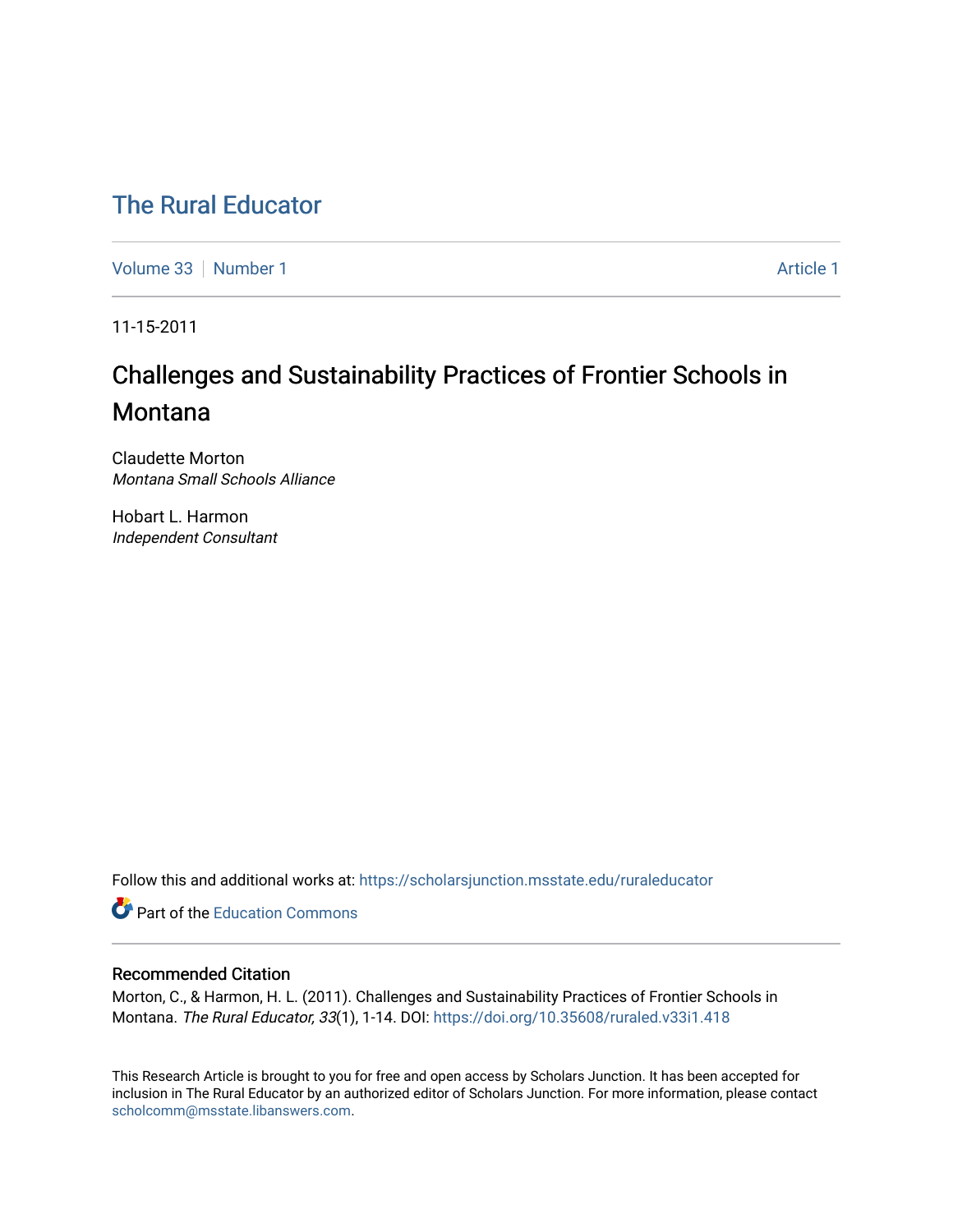## **Challenges and Sustainability Practices of Frontier Schools in Montana**

#### **Claudette Morton**

*Montana Small Schools Alliance*

#### **Hobart L. Harmon**

*Independent Consultant*

*This article reports the findings of a study commissioned by the Montana Small Schools Alliance to explore the challenges and sustainability practices of frontier schools. A Montana frontier school is defined as a school district*  with 200 or fewer students with its attendant community located in a county with five or fewer people per square *mile. The researchers surveyed teachers, administrators, and school board chairs in 141 frontier school districts and held six focus groups of community members. The top five most important challenges noted by school district personnel were low student enrollment, inadequate financial resources, unrealistic federal expectations, academically unmotivated students, and mixed grade levels of students in the classroom. School sustainability practices included operating mixed-age or multi-grade classrooms and using school facilities to serve critical community functions. Lay citizens, compared to persons employed by the school district, were more likely to view the school as necessary for maintaining a way of life associated with agriculture and related enterprises. Twelve research questions are offered for future research on issues of frontier schools.*

**Keywords:** Montana schools; rural schools; rural education; school districts; boards of education; teaching conditions; sustainability.

Educational leaders facing declining student populations and dwindling budgets are once again struggling with the issue of how to sustain small schools in rural communities (Powers, 2009; Ross, 2011). With financial support of The Oro Y Plata Foundation, the Montana Small Schools Alliance (MSSA) established the *Frontier Schools Project* to increase understanding about, and to provide assistance to, the small rural schools and their communities in the most remote places of the state. As an essential first step the MSSA sought to understand the challenges and sustainability practices of this important element of public education in Montana. The rationale was that profiling the unique challenges facing these small "frontier" schools could enable MSSA and other organizations, as well as state and federal agencies, to develop possible solutions to the challenges and provide supportive assistance.

A further consideration was that revealing facts about frontier schools and their communities in Montana may also begin to inform urban-minded myths and fill an important void in the education literature about the circumstances of such schools that serve a necessary role in rural America. This article reports the findings of surveys and focus group research to identify the challenges and

sustainability practices of Montana frontier school districts.

#### **Challenges Rural Schools Face**

The challenges facing rural schools impact all states across the country. For example, Allen and Sloan (2005) reported funding small schools is becoming a pressing issue in Maine because of numerous factors, including state and federal accountability laws and declining enrollments. Challenges facing Maine's small rural schools include attracting and retaining qualified teachers, including specialty teachers such as music teachers, nurses, and science teachers; increasing proportions of students living in poverty, and declining availability of trained special education staff for students with severe, low-incidence disabilities.

Declining student populations, combined with instances of lower test scores and problems with teacher retention, have caused Midwestern states to revisit the question of whether further school consolidations — either through mandates or incentives — need to be considered as part of the solution to providing quality education for students in the 21st century (Kliewer, 2001). In California, the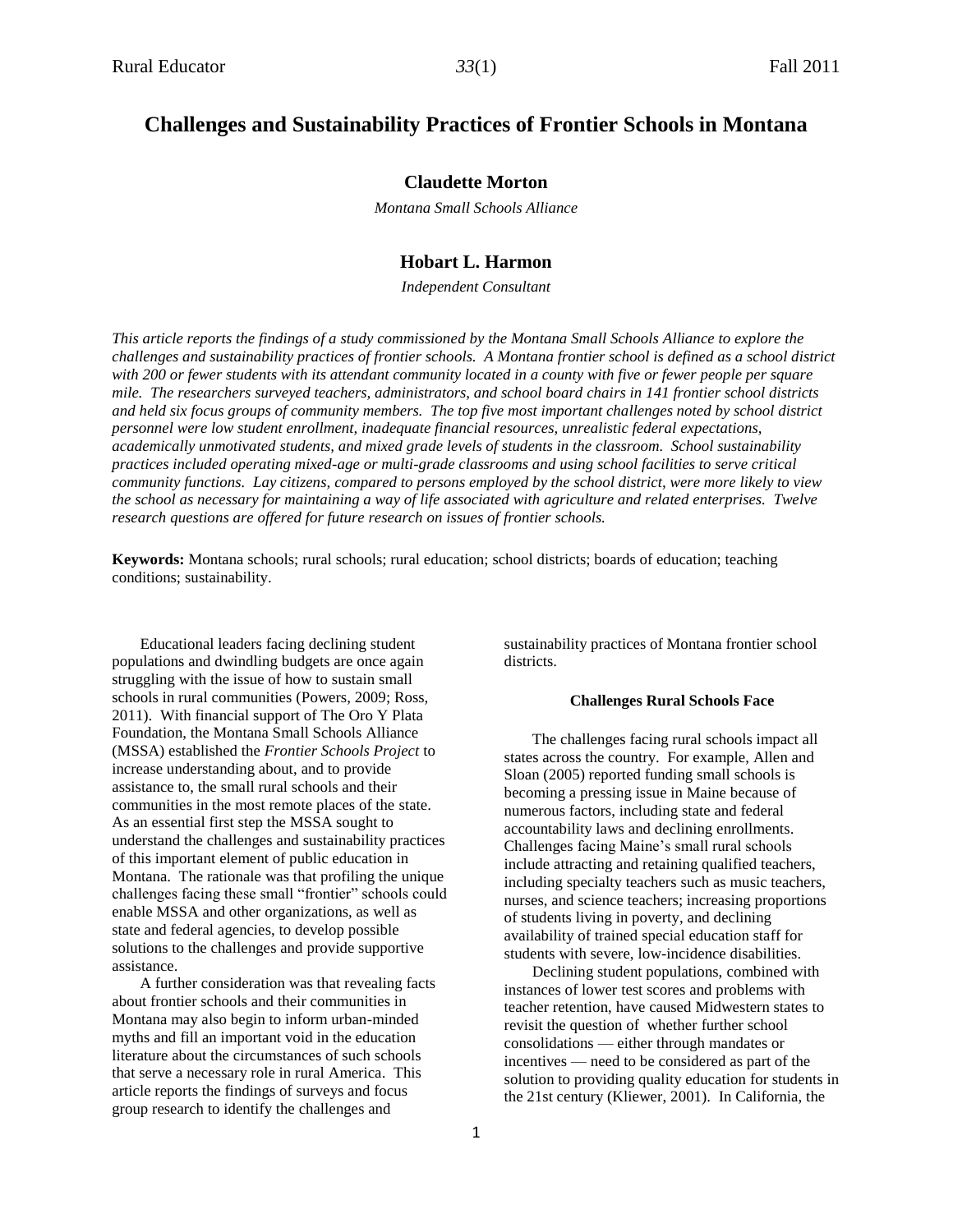economic crisis threatens the sustainability of small rural schools, particularly the one-room schoolhouses (The Associated Press, 2009). Minnesota researchers (Williams, Nierengarten, Munson, Riordan, & Corbett, 2009) noted proposed solutions to address economic issues in rural districts have included mandates to consolidate, collaborate and cooperate. Howley, Johnson, and Petrie (2011) pointed out, however, that the extent of consolidation varies across states due to their considerable differences in history, geography, population density, and politics. These authors emphasize "contemporary research does not support claims about the widespread benefits of consolidation. The assumptions behind such claims are most often dangerous oversimplifications" (p. 3).

Numerous researchers and authors have investigated and/or described the challenges rural schools face (Alliance for Excellent Education, 2010; Broton, Mueller, Schultz, & Gaona, 2009; Brown & Swanson, 2003; Harmon, 2003; Stephens, 1998) and the close relationship between a rural school and its community (Beaulieu & Gibbs, 2005; Chance & Cummins 1988; Gjelten, 1982; Harmon & Schafft, 2009; Lyson, 2002; Miller, 1993; Scafft & Harmon, 2010). But little is known about the smallest of the small rural schools, the "frontier schools" serving the most isolated of rural communities across the United States.

#### **Frontier Schools**

Approximately 10 years ago, Howley and Harmon (2000a) reported that more than 1,000 school districts with 200 or fewer students remained in rural areas of the United States. Generally, compared to other locales, a larger percentage of students in rural America are enrolled in very small public schools (Provasnik et al., 2007). At the elementary level, the percentage of students in rural areas attending public schools with an enrollment below 200 (10.4%) was about three times as large as the percentage in towns (3.4%), about 7 times as large as the percentage in cities (1.5%), and about 10 times as large as the percentage in suburbs (1%). At the secondary level, similar differences existed, with the percentage of students in rural areas attending public schools with enrollments of less than 200 (9%) more than three times larger than the percentages in cities, suburbs, and towns (ranging from 1 to 2%).

Educational historians might view small rural schools as remnants of the "one-room" or "country" school (Gaither, 2003; Fuller, 1982). Researchers might view them as outliers or anomalies that seldom fit "normal" schools today (DeYoung, 1991; DeYoung 1987). Yet, these schools possess many of

the characteristics that current education reformers seek to implement, such as a smaller and more personalized learning environment for each student, better connections between the school and parents of students, and a focused curriculum that integrates academic and practical learning.

#### **Defining Frontier Schools**

A workable definition of rural schools on the "frontier" has been elusive for educators and researchers. However, when the federal government added the Small, Rural School Achievement Program to the Elementary and Secondary Education Act, it created a definition for allocating funds to small rural school districts. Eligible for funds were school districts of 600 or fewer students in a county with a population density of fewer than 10 persons per square mile and a U.S. Department of Education rural local code of 7 or 8 (US Department of Education, 2002). In the western part of the United States, however, such a definition of rural may be too inclusive. In Montana, for example, the definition included the majority of school districts in the state (McCulloch, 2008). Determining a more accurate operational definition proved to be the first challenge in researching schools on the Montana frontier. MSSA project investigators decided on the term "frontier" to identify the small schools and communities that are actually a sub-group of rural America. Frontier schools exist in places that are exceptionally remote, particularly in comparison to most rural schools in the eastern United States.

Although a review of literature in the Education Resources Information Center (ERIC) system contained considerable information on one-room schools, no documents discussed the modern frontier school. An Internet search revealed that The National Center for Frontier Communities (NCFC) based in Ojo Sarco, New Mexico claims it is "the only national organization dedicated to the smallest and most geographically isolated communities in the United States - the Frontier" (para #1, home page).

In 1997, NCFC used a methodology from the National Institutes of Health and convened a group of rural health professionals to read background papers and develop a scale of "frontierness" rather than a specific definition. The group weighed three factors. The first was density or persons per square mile; the second was distance to a market or service center, and the third was the time it took to drive to the nearest market or service center. While relevant, the matrix was not satisfactory for the Montana frontier schools project because of the sliding scale features. Consequently, the researchers considered various Montana features of frontier and created an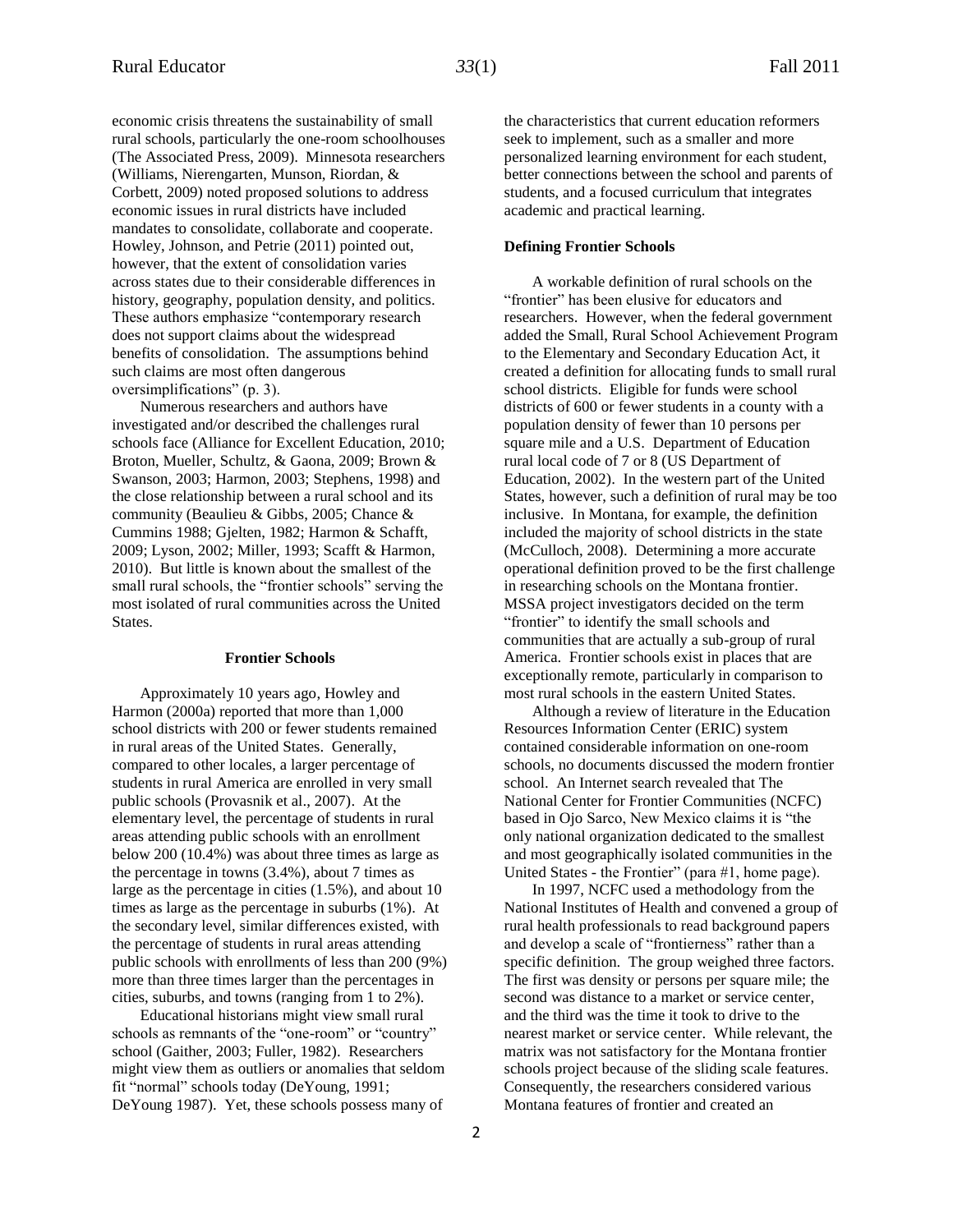operational definition for the MSSA project. A Montana frontier school was defined as a school district with 200 or fewer students and its attendant community located in a county with five or fewer people per square mile. The 200-student maximum defined a much smaller school district than the federal definition of 600 students developed for the Small, Rural School Achievement Program. The determination of remoteness embraced a county with five or fewer persons per square mile. Because the school-aged population in Montana makes up 20% of the general population (Montana Department of Commerce, 2008), a county with five people per square mile would on average have only one student per square mile.

In Montana, 42 of the 56 counties have fewer than five people per square mile (CEIS-Montana, July 2008). Consequently, this became the defined geographic area for the MSSA Frontier Schools project. A review of 2008 student enrollment data from the Montana Office of Public Instruction (McCulloch, 2008) and the list of school districts in the five Montana Regional Service Areas revealed 141 districts that enrolled 200 or fewer students in the 42 counties.

Although many small schools in remote Montana areas offer a learning environment that larger schools in urban areas find almost impossible to emulate, these isolated schools face many challenges that jeopardize their future success and even their existence. The primary purpose of the study was to describe the challenges confronting small rural "frontier" schools in Montana and the practices that contribute to their sustainability. The study provided an opportunity for those most involved in frontier schools -- teachers, administrators, school board chairs, and community supporters (i.e., lay citizens) to provide their perceptions of challenges and sustainability practices of frontier schools.

#### **Methods**

The study used a mixed-methods approach that included initial surveys and follow-up focus groups. The study was conducted in two phases from February 2009 to April 2010. A total of 141 frontier school districts in 42 Montana counties comprised the target population for the study.

#### **Instrument**

Surveys for school district personnel and school board chairs were developed from a survey of K-12 unit schools in the United States designed by Howley and Harmon (2000a). The survey was pilot tested over a two-month period with four school districts in

the fall of 2008 and slight modifications made to clarify selected questions. The survey contained 20 questions, including demographic information, current school district challenges, and practices that may contribute to the sustainability of the school. School and district personnel were asked to indicate (a) what they perceived were the major challenges to the district, and (b) to explain the first, second and third most important challenges. A challenge was defined as a pressing issue at the current time. School board chairs were asked to indicate in order of importance the three greatest challenges facing the school district at the current time. Using a rating scale of *not important, somewhat important, important, very important*, and *extremely important*, school district personnel and school board chairs were asked to rate the importance of eight factors in sustaining small rural public school(s) in the school district.

#### **Procedures**

In phase one, the Montana Small Schools Alliance office administered the survey to frontier school district personnel who participated in MSSA professional development workshop sessions in February and March, 2009. In phase two in January 2010, using Survey Monkey the same instrument was posted on the MSSA web site to solicit responses from personnel (i.e., teachers and administrators) in the frontier school districts who had not participated in the workshops. A similar paper and pencil survey was also developed for completion by school board chairs of each frontier school district. The MSSA office mailed the survey in January 2010, with a timeline of one month to respond, to the 141 school board chairs in the target group.

As a follow-up effort to solicit additional surveys from non-respondents to the web and mailed surveys, county superintendents and regional service center directors were asked to disseminate information about the study and to encourage response. A total of 237 school district personnel (92 MSSA workshop participants and 145 web survey participants) completed the surveys. Ensuring confidentiality for teachers and others in small schools was a prime concern for the researchers. Web-participants were requested to provide their school district's four digit legal identity code as an identifier. As most respondents were unable to provide this code, it was impossible to calculate a response rate for the survey population of teachers and administrators; however, it was estimated at between 40 -60 % of the target population. The chairs of 57 school boards (40%) completed the paper and pencil survey.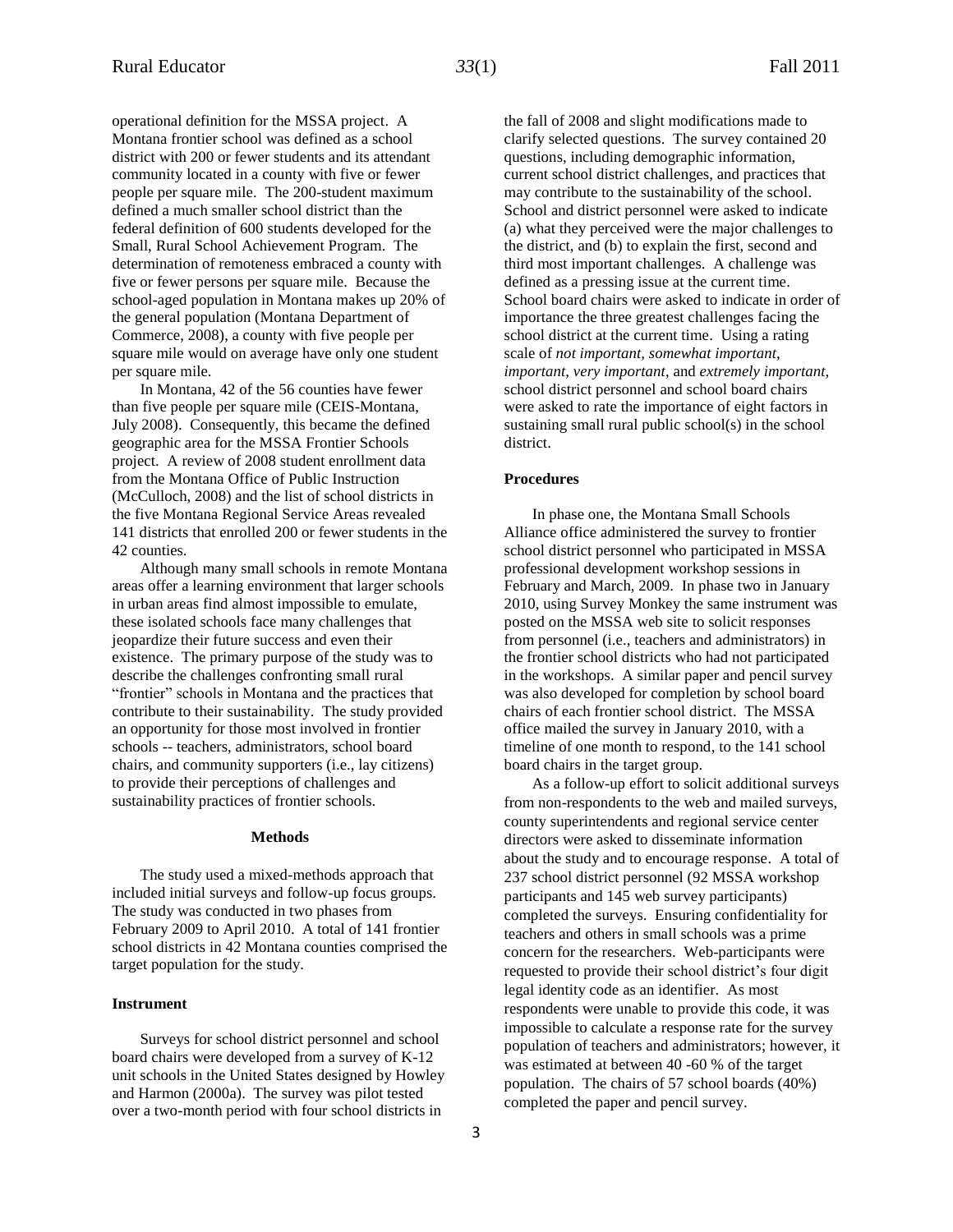#### **Focus Group Participants**

Additionally, workshop, web, and school board chair survey respondents were asked to provide the names and phone numbers of two community members (i.e., lay citizens) not employed by the school district who were strong advocates of the school and knew its value to the community or area the school served. These persons were defined as "local supporters" of the frontier school in their communities and made up the list of 202 potential focus group members, 60 of whom agreed to participate in a focus group. In phase two, the researchers conducted six focus groups across the state of Montana with 49 of the 60 "local supporters" of the frontier schools. A focus group protocol was developed by the researchers to guide focus group sessions. One researcher facilitated the protocol (consultant) while the second researcher (MSSA director) served as note taker. The focus group sessions were conducted in March and April of 2010 in restaurants at a regional location convenient to invited participants. Sessions were held from 6 pm to 8:30 pm with dinner provided. Focus group sessions were recorded, with written transcriptions produced by an experienced court reporter.

#### **Data Analysis**

Data from surveys were entered into the Statistical Package for the Social Sciences (SPSS 11.5 Windows) for analysis. Demographic characteristics were profiled. First, major challenges of the school districts were analyzed, followed by an analysis of practices that contributed to the sustainability of frontier schools. A Cronbach alpha reliability procedure was conducted on the scale of importance ratings for the eight sustainability reasons in the school district personnel survey (.816) and the school board chair survey (.709).

The researchers analyzed the focus group transcriptions as well as the notes taken by the one researcher at each focus group session. Themes regarding the frontier school as critical to a way of life were identified.

#### **Findings**

Highlights of respondent characteristics, school challenges, and sustainability practices and reasons are presented. A copy of the full report, *Frontier Schools in Montana: Challenges and Sustainability Practices: A Research Report*, is available from the Montana Small Schools Alliance web site at

http://mtsmallschools.org/pdf/Montana%20Frontier% 20Schools.pdf

#### **Respondent Characteristics**

Of the 237 respondents who were employed by school districts, 218 indicated their primary position of responsibility in the school district. Forty-two (19.3%) of these 218 respondents indicated *county superintendent* as their primary position of responsibility in the school district. Twenty-seven (12.4%) respondents indicated *District Superintendent/Lead Teacher*. Only six (2.8%) respondents indicated they served as *District Superintendent and School Principal*, while 98 (45.0%) respondents indicated *District Supervising Teacher*. Forty-six (19.7%) respondents were employed as *Teachers*, and two (0.9%) were employed as *Clerks* (business managers). In Montana, there are still K-8 districts with a Board of Trustees of three and a District Supervising Teacher, who is a classroom teacher with additional duties that in a larger district would be assigned to a principal. The county superintendent is the superintendent of record for these small K-8 schools with no other administrator.

Of the 237 respondents, 220 indicated the type of school district in which they were employed. One hundred and forty-two respondents (64.5%) were employed in K-8 districts; 44 respondents (20%) were employed in K-12 school districts comprised of only one school in district, and 34 respondents (15.5%) were employed in K-12 school districts that had more than one school in the district. Just over 40.5% of employees had held their current position for more than five years.

*Agriculture* was the most prevalent type of economic base in more than four-fifths (85.4%) of districts, followed by *mixed economies*, *government services,* and *recreation and tourism*. *Manufacturing* and *retirement* were indicated least frequently as the prevalent type of economic base in the school district.

#### **District Student Population**

Several questions on the survey asked the participants to describe the school district's student population. Of the 221 respondents, 60 (27.1%) indicated a district enrollment of less than 10 students; over half (53.3%) specified district enrolment of 30 or fewer students and more than twothirds (76.8%) worked in districts that enrolled 75 or fewer students. Fifty-eight (29.1%) respondents indicated that more than 50% of the students in the district were eligible for the federal free and/or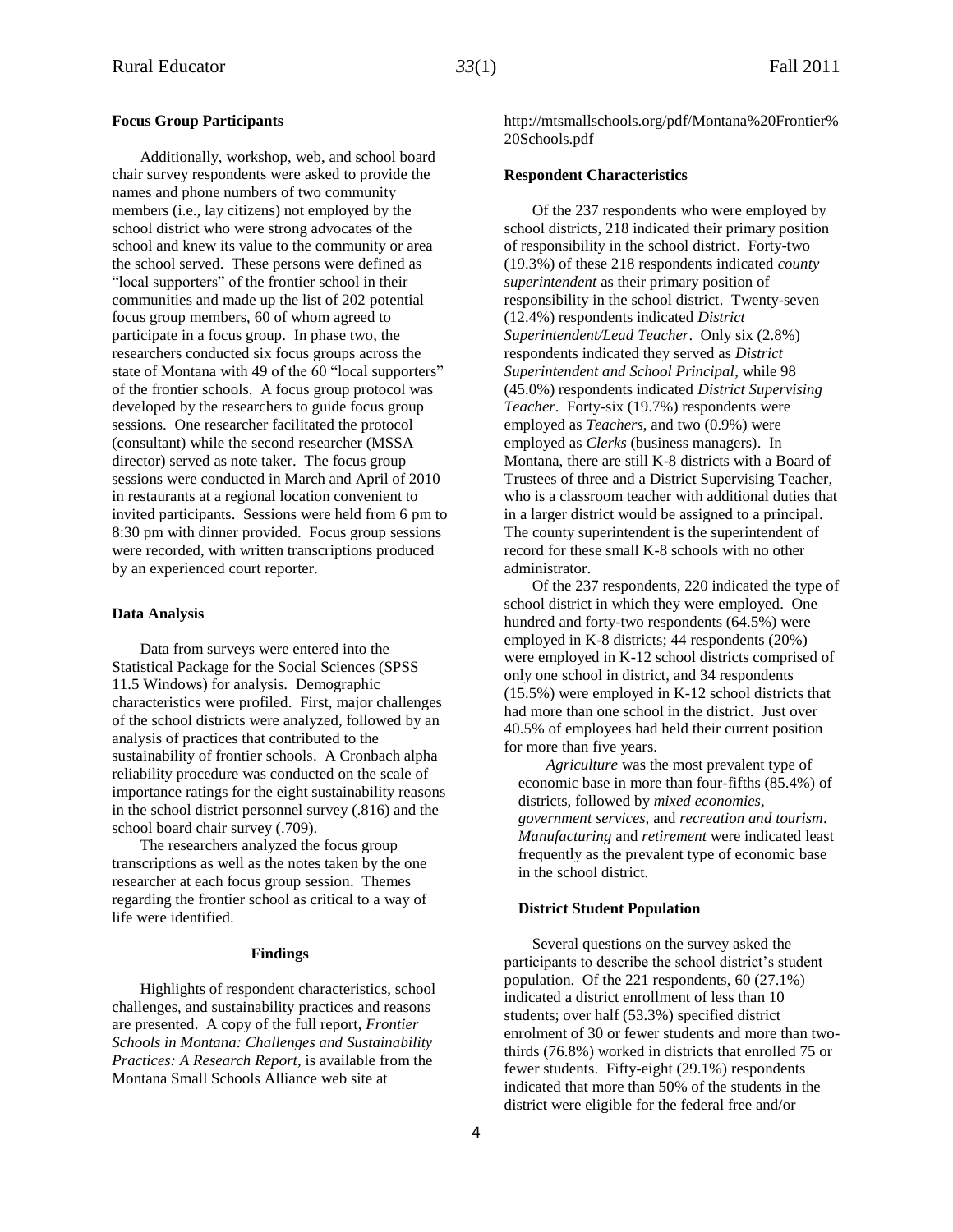**Major District Challenges**

Personnel employed by the school district were asked to indicate what they perceived were the major challenges of the district. A challenge was defined as

a pressing issue at the current time (Table 1).

reduced lunch program. Forty-eight (24.1%) respondents reported no students eligible for free and or reduced lunch. However, it is possible that in many of these small frontier schools the respondent did not know if students were eligible for free and/or reduced lunch because most of the schools do not offer a lunch program. Many frontier schools do not have a kitchen or a lunch facility.

#### **Table 1**

#### *District Challenges Noted by School District Personnel*

## Challenge No. of Respondents % 1. Low student enrollment 137 57.8 2. Unrealistic federal regulations 119 50.2 3. Inadequate financial resources 116 48.9 4. Mixed grade levels of students in classroom 78 32.9 5. Difficulty recruiting qualified teacher(s) 78 32.9 6. Difficulty retaining teachers 76 32.1 7. Unrealistic state regulations 66 27.8 8. Unmotivated students academically 65 27.4 9. Threats of school consolidation or closure 57 24.1 10. Needs of special education students 53 22.4 11. Inadequate parent involvement 52 21.9 12. Antiquated school facilities 45 19.0 13. Providing teacher professional development opportunities 38 16.0 14. Low student achievement 33 14.0 15. Inadequate community support 29 22 16. Inappropriate student behavior 27 11.4 17. Lack of student support services 25 10.5 18. Inadequate distance learning technology (e.g., Internet connectivity) 21 8.9 19. Inadequate curriculum/course offerings 22 9.3 20. Inadequate number of support staff 22 9.3 21. Student use of alcohol 14 5.9 22. Meeting teacher certification requirements 13 5.5 23. Other 13  $5.5$ 24. Student use of illegal drugs 6 2.5

The challenge noted by the highest percentage of respondents was *low student enrollment* (57.8%), followed by *unrealistic federal regulations* (50.2%), *inadequate financial resources* (48.9%), *mixed grade levels of students in classroom* (32.9%), and *difficulty recruiting qualified teacher(s)* (32.9%).

The challenges respondents noted least frequently were *student use of illegal drugs* (2.5%), *meeting teacher certification requirements* (5.5%), student use of alcohol (5.9%), *inadequate distance learning technology* (e.g., Internet connectivity) (8.9%), *inadequate curriculum/course offerings* (9.3%), and, inadequate number of support *staff* (9.3%).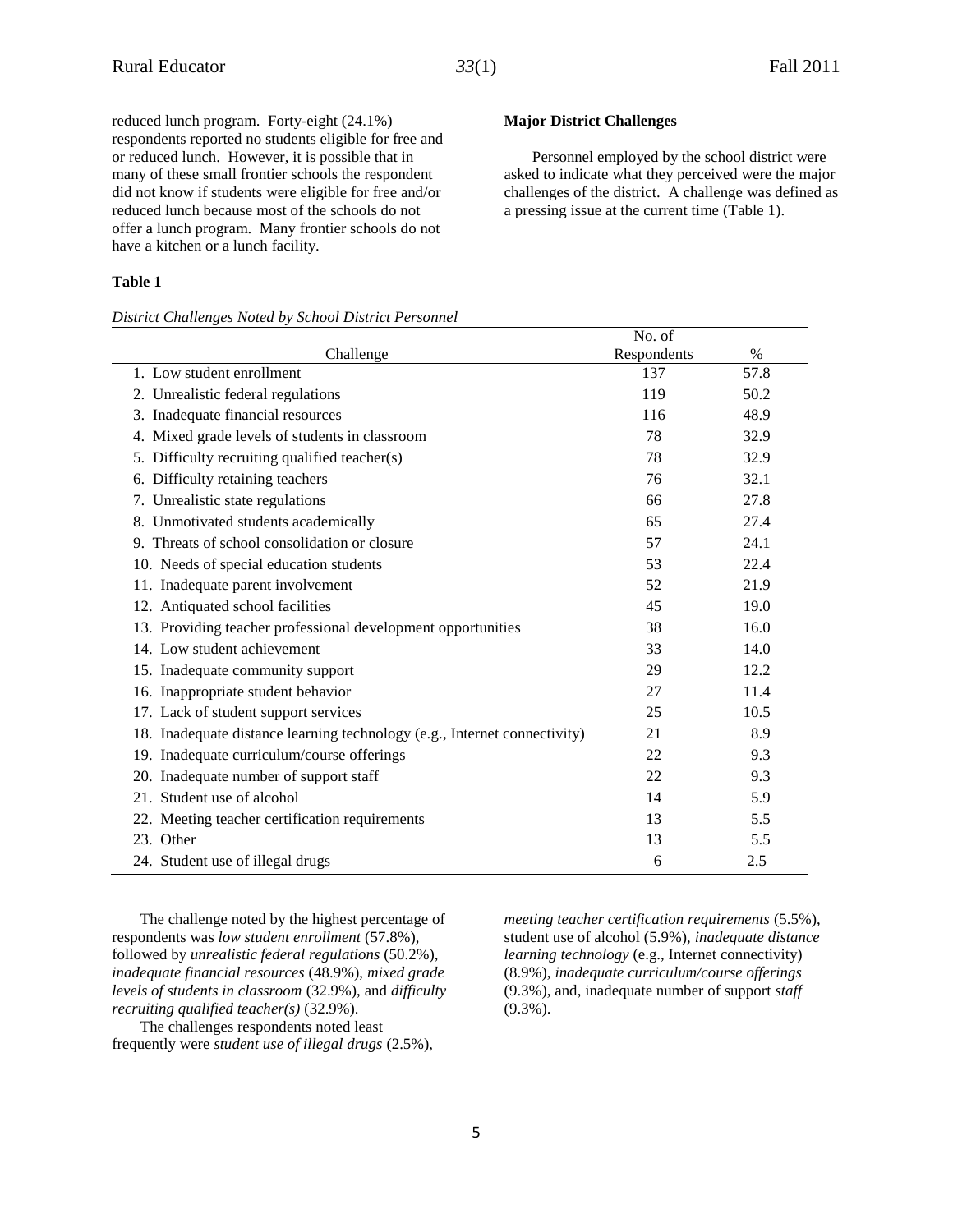#### **Most Important District Challenges**

After indicating the major challenges faced by the school district, respondents were asked to specify

#### **Table 2**

*Five Most Important Challenges Identified by School District Respondents*

| Major Challenge                                 | No. of      | $\frac{0}{0}$ |
|-------------------------------------------------|-------------|---------------|
|                                                 | Respondents |               |
| Low student enrollment                          | 60          | 28.3          |
| Inadequate financial resources                  | 20          | 9.4           |
| Unrealistic federal expectations                | 20          | 9.4           |
| Academically unmotivated students               | 10          | 4.7           |
| Mixed grade levels of students in the classroom | Q           | 4.2           |

Respondents were asked to explain their reason for indicating a challenge as the most important. Sixty-five of the respondents who indicated that *low student enrollment* was the most important challenge provided an explanation. Most statements reflected the issue of how declining or low numbers of students translated into less funding, elimination of staff, and possible school consolidation or closure.

Fifty-seven respondents provided statements to explain why the item, *inadequate financial resources,* was the most important challenge for the school district. Statements reflected the impact of financial resources on instructional materials, facilities repair, teacher salaries, special education services, teacher recruitment and retention, linkage of student enrollment to state funding, and ability to offer necessary programs for all students.

Nineteen respondents provided statements to explain why, *unrealistic federal expectations* was the most important challenge for the school district. Statements reflected unrealistic expectations of federal mandates because of small student enrollments, limited time for teachers to complete paperwork, an overemphasis on testing as the sole measure of student performance, inadequate federal funding to support implementing requirements of regulations, and a general preference for local control in school decision making.

Ten respondents provided statements to explain why *academically unmotivated students* was the most important challenge of the school

district. Statements reflected the inability of students to see relevance in what they were learning, student unwillingness to extend enough effort to succeed academically, and/or a general lack of student responsibility and motivation.

Nine respondents provided statements to explain why the item, *mixed-grade levels of students in classroom,* was the most important challenge for the school district. Generally, statements reflected how the multi-grade classroom situation placed constraints on the teacher's time to work with individual students in specific grades to meet expected learning standards.

School board chairs were asked to indicate their perceptions of the three greatest challenges (most pressing issues) in order of importance that currently existed in the school district (see Table 3). *Low student enrollment* was noted as the greatest challenge by the highest percentage of respondents (n=20, 35.1%), followed by *inadequate financial resources* (n=14, 24.6%), and *unrealistic federal regulations* (n=9, 15.8%). These same three challenges were also identified as the second greatest challenge by 12.7% of respondents. A slightly lower percentage of board chairs noted *unrealistic state regulations* (10.9%) and *threats of school consolidation or closure* (10.5%) as the second greatest challenge. With regard to the third greatest challenge, board chairs noted most frequently *unrealistic federal regulations (*21.6%) and *threats of school consolidation or closure* (21.6%).

what they perceived were the "most important, "second most important" and "third most important" challenges in the school district (Table 2).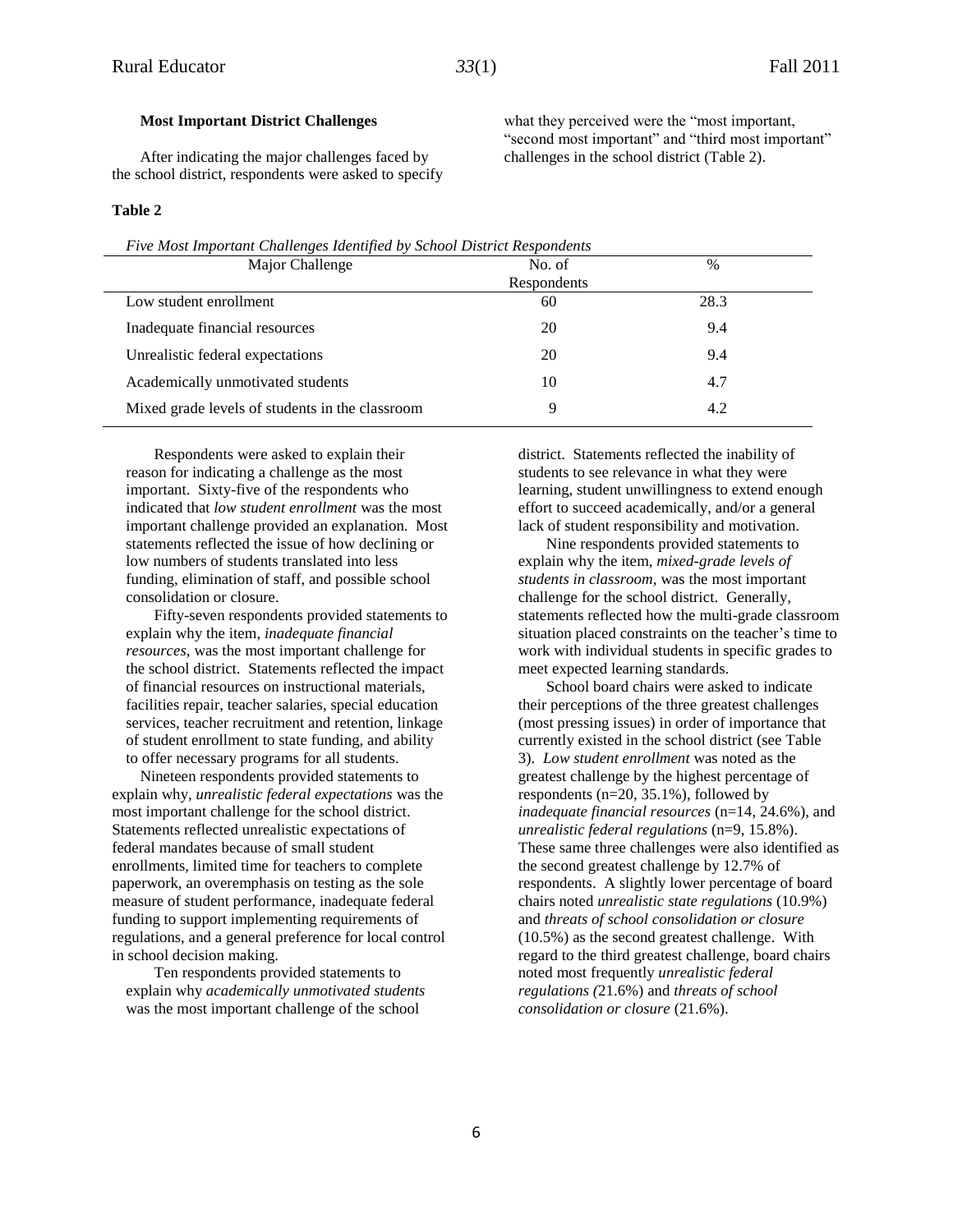#### **Table 3**

|  | Greatest, Second Greatest, and Third Greatest Challenges Noted by Board Chairs |  |  |  |  |  |  |
|--|--------------------------------------------------------------------------------|--|--|--|--|--|--|
|--|--------------------------------------------------------------------------------|--|--|--|--|--|--|

| <b>District Challenge</b>                                                   |                | Greatest<br>Challenge | <b>Second Greatest</b><br>Challenge |                  | <b>Third Greatest</b><br>Challenge |                |
|-----------------------------------------------------------------------------|----------------|-----------------------|-------------------------------------|------------------|------------------------------------|----------------|
|                                                                             | No.            | $\%$                  | No.                                 | $\%$             | No.                                | $\%$           |
| 1. Low student enrollment                                                   | 20             | 35.1                  | 7                                   | 12.7             | $\overline{2}$                     | 3.9            |
| 2. Inadequate financial resources                                           | 14             | 24.6                  | 7                                   | 12.7             | 1                                  | 2.0            |
| 3. Unrealistic federal regulations                                          | 9              | 15.8                  | 7                                   | 12.7             | 11                                 | 21.6           |
| 4. Difficulty recruiting qualified teacher(s)                               | 4              | 7.0                   | 3                                   | 5.3              | 4                                  | 7.8            |
| 5. Unrealistic state regulations                                            | 3              | 5.3                   | 6                                   | 10.9             | 7                                  | 13.7           |
| 6. Threats of school consolidation or Closure                               | 1              | 1.8                   | 6                                   | 10.5             | 11                                 | 21.6           |
| 7. Difficulty retaining teachers                                            | 1              | 1.8                   | $\overline{4}$                      | 7.0              | 2                                  | 3.9            |
| 8. Antiquated school facilities                                             | 1              | 1.8                   | 2                                   | 3.5              | 1                                  | 2.0            |
| 9. Inadequate distance learning technology (e.g.,<br>Internet connectivity) |                |                       | 2                                   | 3.5              | 2                                  | 3.9            |
| 10. Unmotivated students academically                                       | 1              | 1.8                   | 1                                   | 1.8              | 1                                  | 2.0            |
| 11. Inadequate parent involvement                                           | 1              | 1.8                   | $\Omega$                            | $\boldsymbol{0}$ | $\Omega$                           | $\Omega$       |
| 12. Inadequate curriculum/course offerings                                  | 1              | 1.8                   | $\mathbf{0}$                        | $\boldsymbol{0}$ | $\overline{0}$                     | $\overline{0}$ |
| 13. Needs of special education students                                     | 0              | $\Omega$              | 5                                   | 9.1              | 2                                  | 3.9            |
| 14. Mixed grade levels of students in Classroom                             | $\overline{0}$ | $\theta$              | 2                                   | 3.6              | 1                                  | 2.0            |
| 15. Low student achievement                                                 | 0              | $\theta$              | 1                                   | 1.8              | $\overline{2}$                     | 3.9            |
| 16. Providing teacher professional development                              |                |                       |                                     |                  |                                    |                |
| opportunities                                                               | 0              | $\Omega$              | 1                                   | 1.8              | 1                                  | 2.0            |
| 17. Inappropriate student behavior                                          | 0              | $\mathbf{0}$          | 1                                   | 1.8              | $\theta$                           | $\theta$       |
| 18. Other (please specify)                                                  | $\overline{0}$ | $\Omega$              | $\Omega$                            | $\boldsymbol{0}$ | 2                                  | 3.9            |
| 19. Meeting teacher certification Requirements                              | 0              | $\theta$              | $\theta$                            | $\boldsymbol{0}$ | 1                                  | 2.0            |
| 20. Lack of student support services                                        | 0              | $\Omega$              | 0                                   | 0                | $\Omega$                           | $\Omega$       |
| Total                                                                       | 57             | 100.0                 | 55                                  | 100.0            | 51                                 | 100.0          |

#### **Sustainability Practices**

School district personnel were asked to indicate if selected practices contributed to school sustainability in the district. These practices were grouped into four categories: (1) general operations, (2) staffing, (3) fiscal, and (4) distance learning technology. Approximately two-thirds of the respondents ( $n = 161, 67.9\%$ ) reported the general operations practice of *operating multi-grade classrooms* contributed to school sustainability in the district. Ninety-nine respondents (41.8%) indicated that *operating school facilities to serve community functions* positively impacted sustainability. Slightly more than one in ten (n=28, 11.9%) reported that *operating on a 4-day schedule* contributed to school sustainability.

The highest percentage of respondents (n=107, 45.1%) selected *Made available special in-service opportunities* as a staffing practice that contributed to

school sustainability in the district. The second most commonly identified sustainability practice was *Created partnerships with other districts* (n=74, 31.2%), followed by *Employed teacher(s) with multiple endorsements* (n=73, 30.9%), *Passed local levy* (n=72, 30.4%), and *Promoted reputation of school* (n=72, 30.4%). Interestingly, only nine respondents selected *Recruited teachers more aggressively from selected colleges* and only two respondents indicated *Offered teacher induction program* as a staffing practices that contributed to school sustainability in the district. In small, remote rural schools it is difficult to operate a teacher induction program when the new teacher may be the only professional educator in the school.

The fiscal practices that the highest numbers of respondents perceived contributed to school sustainability in districts were *Sought bids and comparison pricing for all purchases* (n=93, 39.2%), *Formed consortium of school districts to leverage*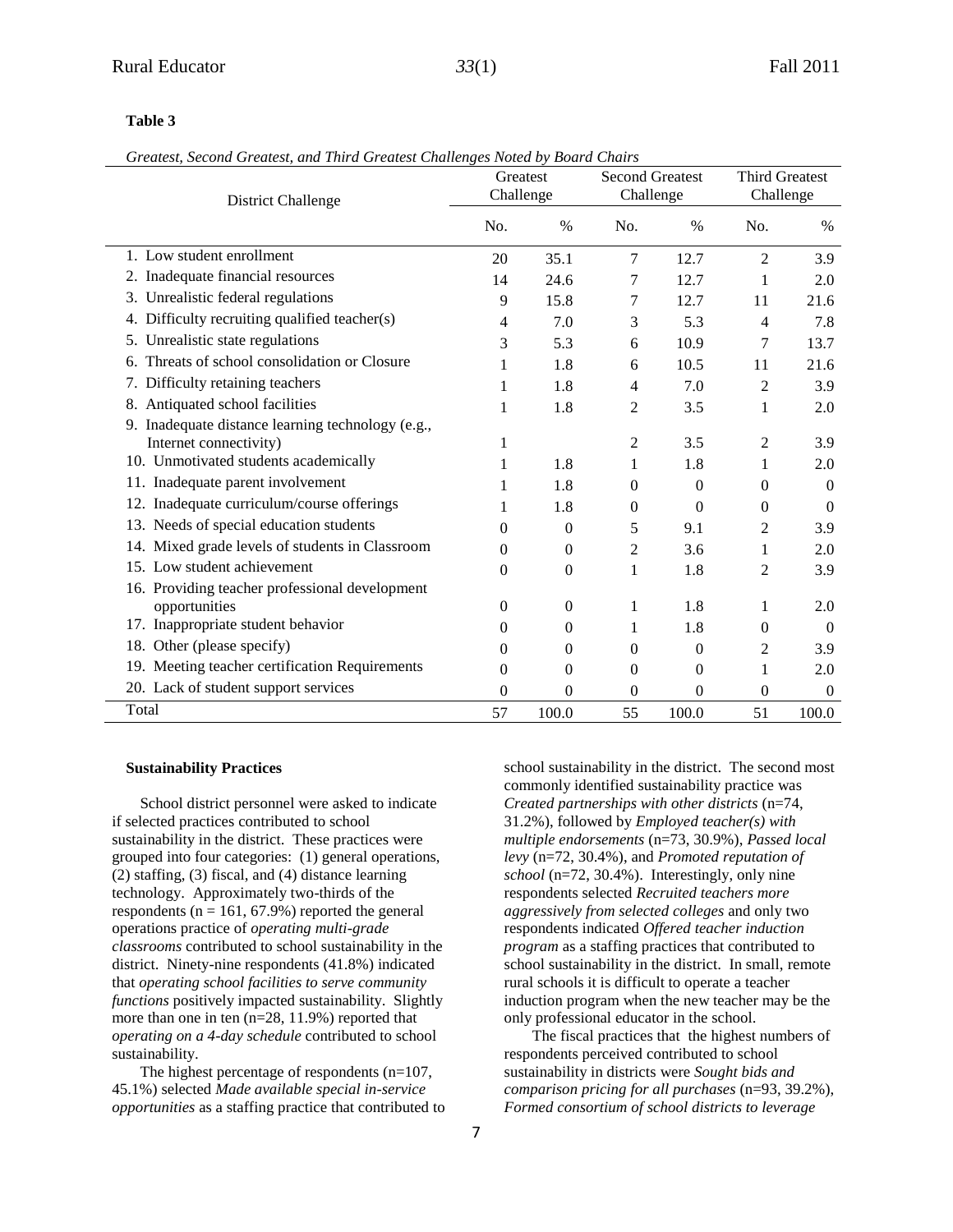*resources* (n=93, 39.2%), *Cooperated with other districts for specialized personnel* (n=92, 38.8%), *Increased student count (e.g., all-day kindergarten)* (n=88, 37.1%) and *Hired teachers on low end of district pay scale* (n=87, 36.7%).

With regard to distance learning technology practices that contribute to school sustainability in district, 97 (40.9%) respondents indicated *Delivered professional development opportunities for teachers* and 90 respondents (38.0%) selected *Provided enrichment experiences for students*. A much lower percentage of respondents designated the following as important technology practices that contribute to sustainability: *Provided citizens access to Internet* (n=40, 16.9%), *Offered courses to meet statemandated curriculum requirements* (n=39, 16.5%), *Offered advanced placement courses for college bound students* (n=30, 12.7%), *Offered school board training* (n=30, 12.7%), and *Delivered professional development opportunities for administrators* (n=27,

#### **Table 4**

*Rating of Sustainability Reasons by School District Personnel*

11.4%). Because the vast majority of the respondents in the survey worked in elementary school districts, a lower selection of the practices particularly relevant to high schools may be expected.

#### **Sustainability Reasons**

Using a rating scale of *not important, somewhat important, important, very important*, and *extremely important*, school district personnel were asked to rate the importance of eight factors in sustaining small rural public school(s) in the school district (Table 4). Based on the combined ratings of *very* and *extremely* important, respondents indicated *Importance of school to the community in educating children and/or youth* almost twice as often (70%) as any other reason. *Lack of opposition in the district to closing the school* was selected as the reason by the second highest percentage (38.8%) of school district personnel.

Respondent Ratings  $(n = 183)$ 

|                                                           |     | Very      |     | Extremely |     | Combined      |
|-----------------------------------------------------------|-----|-----------|-----|-----------|-----|---------------|
|                                                           |     | Important |     | Important |     |               |
| <b>Sustainability Reason</b>                              | No. | $\%$      | No. | $\%$      | No. | $\frac{0}{0}$ |
| 1. Importance of school to the community in               | 91  | 47.9      | 42  | 22.1      | 133 | 70.0          |
| educating children and/or youth $(n = 190)$               |     |           |     |           |     |               |
| 2. Lack of opposition in the district to closing the      | 51  | 28.2      | 19  | 10.6      | 70  | 38.8          |
| school ( $n = 180$ )                                      |     |           |     |           |     |               |
| 3. Geography and road conditions are safer to travel      | 50  | 26.3      | 17  | 8.9       | 67  | 35.2          |
| in winter than nearest out-of-district school $(n = 190)$ |     |           |     |           |     |               |
| 4. Lack of external pressure (outside of district) to     | 45  | 25.0      | 16  | 8.9       | 61  | 33.9          |
| close the school $(n = 180)$                              |     |           |     |           |     |               |
| 5. Travel distance is too far for students to attend      | 49  | 25.9      | 14  | 7.4       | 63  | 33.3          |
| nearest out-of-district school ( $n = 189$ )              |     |           |     |           |     |               |
| 6. Importance of school to the community in               | 43  | 22.6      | 15  | 7.9       | 58  | 31.6          |
| meeting community development functions or needs          |     |           |     |           |     |               |
| $(n = 190)$                                               |     |           |     |           |     |               |
| 7. Key politicians representing the rural area            | 39  | 21.4      | 11  | 6.0       | 50  | 27.4          |
| strongly support the school $(n = 182)$                   |     |           |     |           |     |               |
| 8. School operating expenditures basically same as        | 35  | 19.1      | 3   | 1.6       | 38  | 20.7          |
| schools in other neighboring districts                    |     |           |     |           |     |               |

School board chairs also rated the importance of the eight reasons in sustaining the small rural public school(s) in the district (Table 5). Similar to school district personnel, the factor school board chairs rated most highly was *Importance of school to the community in educating children and/or youth.* In contrast to district personnel, however, school board chairs generally rated the sustainability impact of more factors as very or extremely important. In

essence, personnel who work for the school district (e.g., teachers, administrators, others) perceive some sustainability factors as much less important than do school board chairs. For example, 73.7 % of school board chairs indicated as *extremely important* the factor *Importance of school to the community in educating children and/or youth,* compared to 22.1 % of school district personnel respondents. Given the political nature of the school board, it is not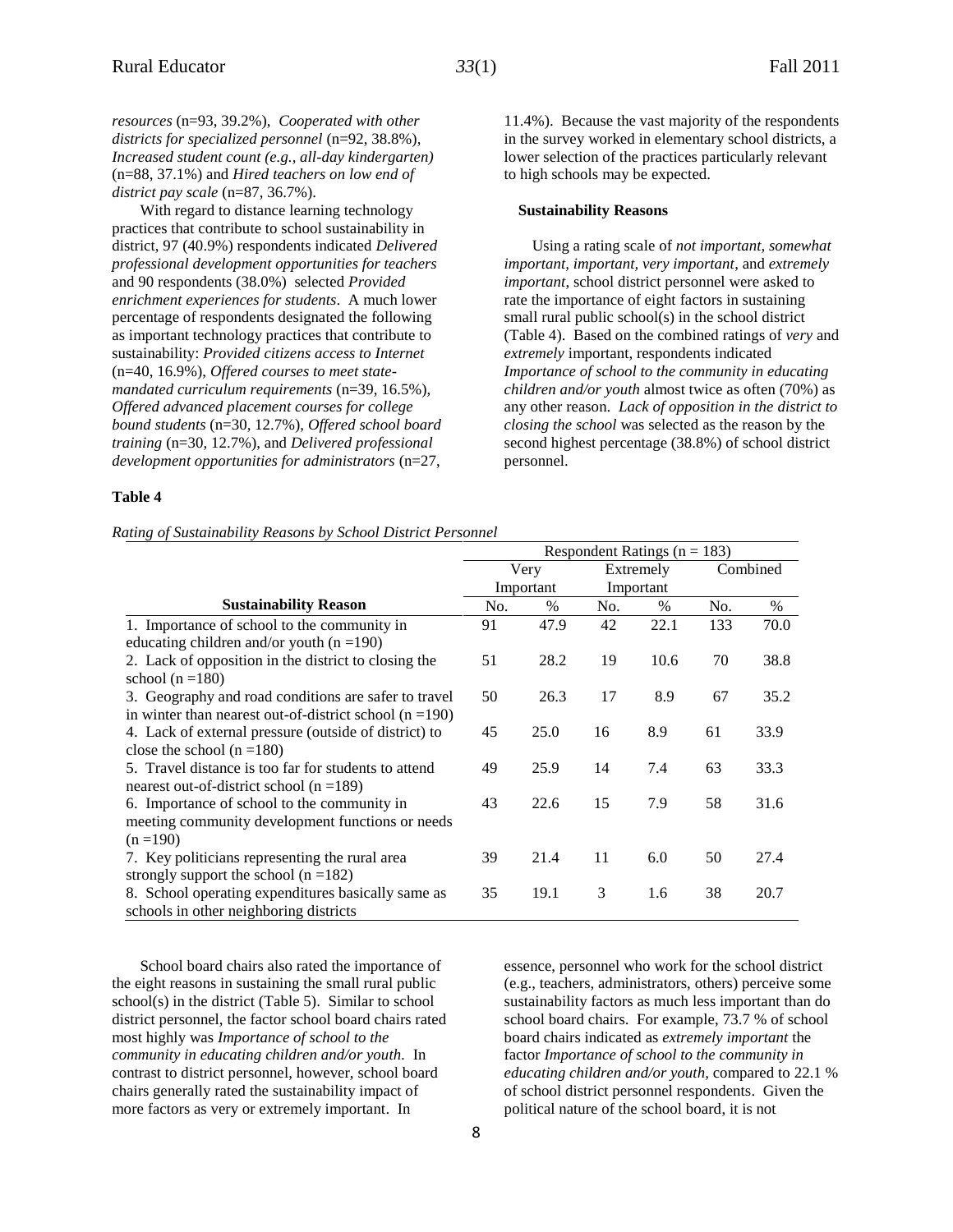surprising that 41.5 % of school board chairs indicated as *extremely important* the sustainability impact of the factor *Key politicians representing the*  *rural area strongly support the school,* compared to only 6% of the school district personnel.

Respondent Ratings

#### **Table 5**

*Rating of Sustainability Reasons by School Board Chairs*

|                                                                      | Respondent Ratings |           |                |           |          |      |
|----------------------------------------------------------------------|--------------------|-----------|----------------|-----------|----------|------|
|                                                                      |                    | Very      | Extremely      |           | Combined |      |
|                                                                      |                    | Important |                | Important |          |      |
| <b>Sustainability Reason</b>                                         | No.                | $\%$      | No.            | $\%$      | No.      | $\%$ |
| 1. Importance of school to the community in educating children       | 11                 | 19.3      | 42             | 73.7      | 53       | 93.0 |
| and/or youth $(n=57)$                                                |                    |           |                |           |          |      |
| 2. Key politicians representing the rural area strongly support      | 9                  | 17.0      | 22             | 41.5      | 31       | 58.5 |
| the school $(n=53)$                                                  |                    |           |                |           |          |      |
| 3. Geography and road conditions are safer to travel in winter       | 18                 | 31.7      | 15             | 26.3      | 33       | 58.0 |
| than nearest out-of-district school $(n=57)$                         |                    |           |                |           |          |      |
| 4. Importance of school to the community in meeting                  | 19                 | 33.4      | 10             | 17.5      | 29       | 50.9 |
| community development functions or needs $(n=57)$                    |                    |           |                |           |          |      |
| 5. Travel distance is too far for students to attend nearest out-of- | 12                 | 21.1      | 17             | 29.8      | 29       | 50.9 |
| district school $(n=57)$                                             |                    |           |                |           |          |      |
| 6. Lack of opposition in the district to closing the school $(n=52)$ | 6                  | 11.5      | 20             | 38.5      | 26       | 50.0 |
| 7. Lack of external pressure (outside of district) to close the      | 6                  | 11.3      | 15             | 28.3      | 21       | 39.6 |
| school $(n=53)$                                                      |                    |           |                |           |          |      |
| 8. School operating expenditures basically same as schools in        | 16                 | 28.6      | $\overline{4}$ | 7.1       | 20       | 35.7 |
| other neighboring districts $(n=56)$                                 |                    |           |                |           |          |      |

#### **Frontier School Supporters**

Forty-nine individuals suggested by school district personnel and board chairs as strong supporters of the frontier community school participated in the six focus group sessions. The 35 cars or trucks that brought the 49 participants to these sessions traveled 3,282 miles, a round trip on average of 96.8 miles. Reflecting the long distances that residents may need to travel to attend meetings in some rural areas of Montana served by frontier schools, one husband and wife traveled a 240 mile round trip to attend the session in their area.

Session participants were asked to describe characteristics of their school, how parents and community (or area) valued the school, the greatest challenge facing the school over the next three years, and to recommend possible solutions to the challenge. Session participants were also asked to explain why the school had been sustained, how the school might be different in five years, and what supporters in the community of frontier schools must do if they want the school to remain sustained and viable to meet the needs of students.

Although survey results provided much data to inform work of the Montana Small Schools Alliance, focus group results added critical information not previously collected in past years by MSSA. Survey

results clearly revealed that agriculture is the most prevalent type of economic base in over four-fifths (85.4%) of respondents' districts, followed by 'mixed economies.' Some mixed economies also included agriculture. This means that almost 90 % of frontier school districts exist primarily because the parents work in the agriculture sector of the economy, producing important products such as beef, pork and wheat. One focus group participant described the school as closely associated with the culture of agriculture, as a way of life that was much different than life in town, noting: "*It's a culture. That's how you'd say it, a heritage. Yeah, that's a good way of saying it*." Another participant describing the frontier school noted.

*I just think they're definitely a necessity. I guess that's how I would describe our* [frontier] *school. It's a good place. We need to have a good foundation for our kids, as far as keeping the family closer to home, because once we have to shuttle the kids to town it's a whole new world out there. And it puts a greater stress, I think, on the family unit.*

This participant lived 38 miles from town, on an unpaved road, and explained that if the children had to go to the "town school" it would necessitate that the mother and children live in town during the week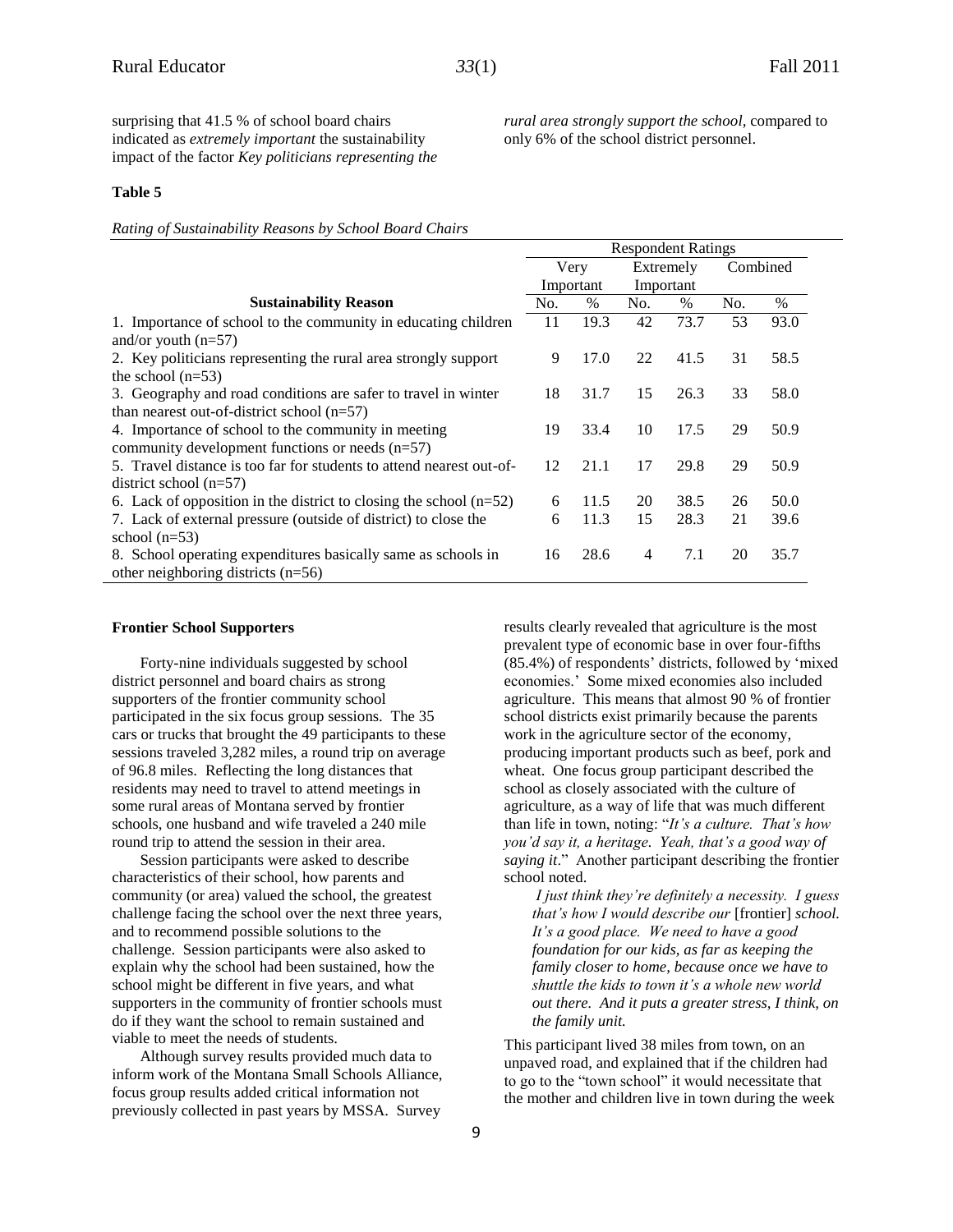while the father lived and worked on the ranch. Such a living situation would cause additional stress on the family unit: "*It's a hardship financially. It's a hardship emotionally. It's a great sacrifice.*"

Focus group participants offered numerous examples of how they, other parents/families, and community members value their schools. One participant noted.

*It's a whole different life when they have to go to town. My kids would be gone, you know, I'd have to leave by 5:30 am, maybe 6 am if the roads were good to get them to the bus so they could ride 15 or 16 more miles. We would have to drive them 25 miles on a dirt road to get them to the bus, or move to town.*

Another participant commented on the impact of school closure on the way of life,

*If* [the school] *closes down you lose all the good people that are teaching there, and more than likely everything will follow. Everything will close because the families will leave, so then there's nobody to support our store and the restaurant and businesses that are in town, which aren't very many, but to us they are important. If we lose the school, it's 35 miles to [the next school]…. That is not an option. It would be a 50-mile trip for her [the wife]. It would split the family. The husband would have to stay home and run the ranch, and she would have to go to town* [with the children].

Many focus group participants also saw the impact of having a school on the community, for example, when hiring employees for ranches and local businesses, the presence of a school was an important factor for potential applicants or sons or daughters considering returning to the community. On sustaining the school, one participant remarked.

> *I think a lot of people are very supportive of having a school in the rural area because if they have a family that comes in to the area or a son that comes back with a family, they want to be able to have the school there for their children.*

Some participants wanted their children to go to a college and university to learn about modern agricultural practices as preparation for coming back to work in the area or to take over the ranching operation and provided numerous examples of how

their children or children of others who attended the small school now live in the community and work as nurses, run their own business (e.g., outfitting) or are ranchers. One participant explained.

*Not all children want to leave the area. They didn't leave. They love this life, they want to be in it, and they want to raise their kids in it. I think that comes from enjoying the school that they grew up in and the type of lifestyle that they were involved in. It is appealing to the children of our children. Not all of them, but a lot of them will come back and be the next generation of us.*

As one participant explained the importance of connecting children to their community roots, many other participants nodded their heads in agreement:

*In the country the small schools are necessity because of the desire to keep the children involved in ranching, in agribusiness. Most of the small towns are agricultural based areas. Parents desire to keep the kids involved and teach them along the way…. So by sending them to town, from kindergarten all the way up they've missed out on learning about ranching. They learn to work. And they're important to the community.*

All participants agreed that schools are part of the communities, noting that "*If we lose them, then we lose our communities.*" They strongly emphasized the importance of schools in sustaining the rural ranching life-style.

*While farming and ranching do not require the number of Americans to be involved as in past decades, they do require some Americans who want to work the land and be part of the rural lifestyle associated with ranching. Removing the frontier schools would threaten the existence of agricultural production in Montana.*

#### **Discussion**

Small rural schools on the Montana "frontier" have numerous challenges, as do most schools in America. But the challenges of frontier schools in Montana appear unique to the agricultural way of life that has prevailed since establishment of the West. This finding is consistent with a national study of K-12 unit schools (i.e., all grades in one school) conducted more than a decade ago by Howley & Harmon (2000b). Their data revealed that K-12 unit schools were usually located in agricultural regions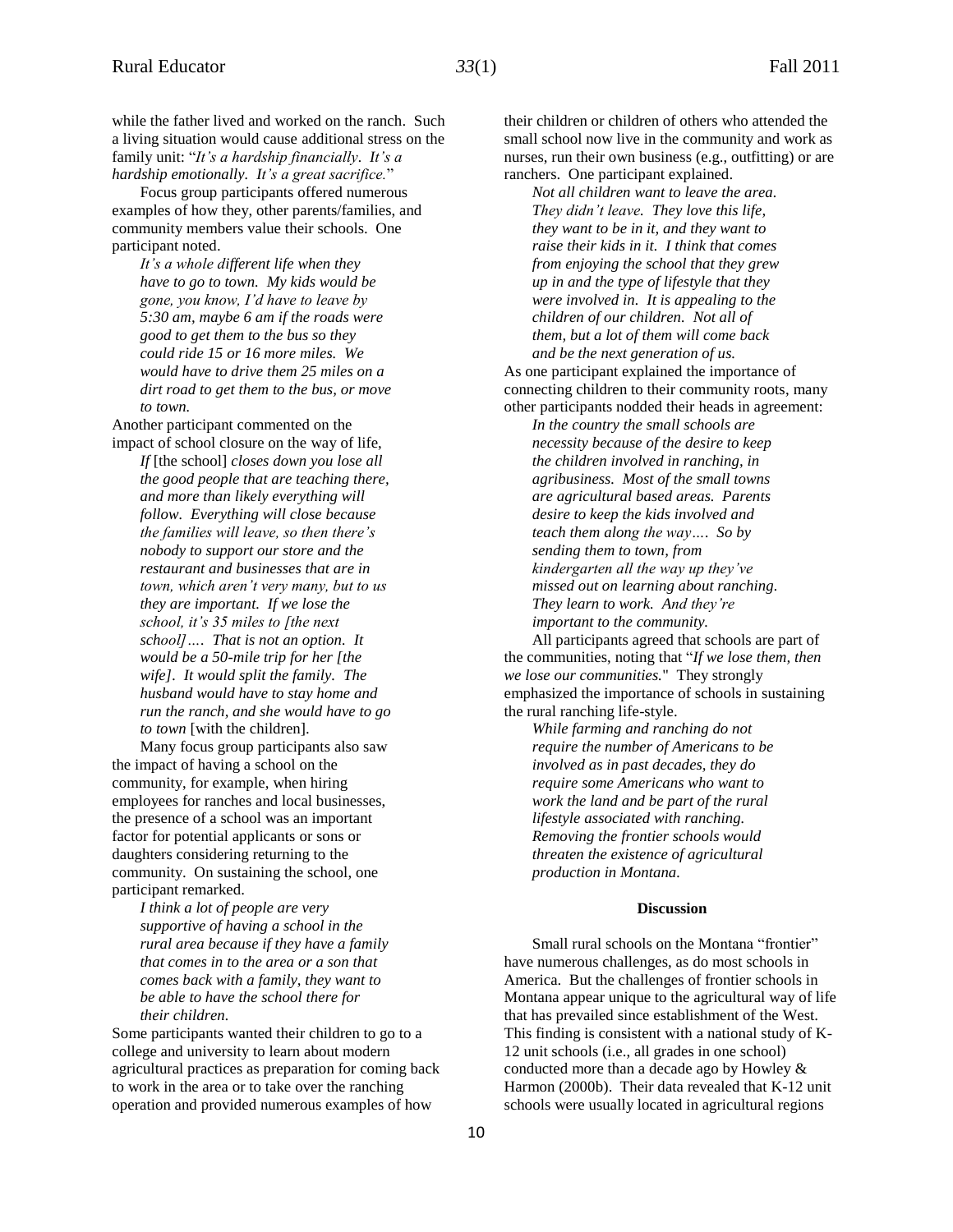where socioeconomic status was lower than the national average. Most K-12 unit schools were remote from resources such as hospitals, interstate highways, and cities. Howley and Harmon also found that community attitudes toward single-school districts were moderately and positively related to the sustainability of the school. Single school districts, compared to multi-school districts with a K-12 unit school, used cooperative strategies for maximizing resources, such as joining a regional educational service agency or cooperating with other districts. In Montana, a substantial percentage of the "frontier schools" join the Montana Small Schools Alliance for access to educational support services and networking. In 2005, a regional education service agency network began evolving in the state.

Arguably, elementary schools on the Montana frontier might be characterized as a modern version of the one-room schoolhouse of years gone by. Although many Montana elementary schools on the frontier have no cafeteria, lay citizens in focus group sessions did not see this as a disadvantage to the school or an issue that threatens its sustainability. Perhaps the parents of these children perceive packing a lunch as a parent's responsibility, rather than the school having to provide a "free lunch." Many ranching families have wealth as property owners but small incomes, and thus would have children that qualify as eligible for the federal free and reduced price lunch program. One cannot conclude that these "impoverished" children come from homes without the food necessary for bringing a nutritious lunch to school. It is likely also that packing a lunch when a student must be away from home for the day is an accepted way of life on the frontier. Additional research is necessary to investigate this issue, particularly for frontier schools catering to substantial numbers of children from nonranching families, or single parent families.

Declining populations and subsequent loss of school revenue is the issue that most threatens sustaining the small frontier school and its community. Teachers and administrators typically express concerns about budget issues, curriculum offerings, managing multi-grade classrooms, inappropriate state and federal mandates, recruiting and retaining teachers, and isolation from colleagues. While these are critical schooling issues to educators, lay citizens, on the other hand, are more likely to see the school as a vital necessity for maintaining a way of life associated with agriculture and related enterprises. Although recognizing that children need a quality education that prepares them for living in a global world, lay citizens clearly expect the school to support the aspirations and values of living and working in agricultural or other enterprises on the

frontier. Lay citizens in the focus groups also understood how agricultural and other enterprises are changing to accommodate global competition, technology innovations, markets for products, and other issues.

A vast majority of these lay citizens also believes that most Americans have little understanding of what it means to live and work in a ranching culture and community. In their view, most policymakers and funders of public education seem to lack an understanding of how very essential schools are to communities, families, and to the ways of life in isolated rural areas. This belief appears consistent with many reports describing the reasons parents and community residents give when combating school closure or consolidation (Beeson, 2002; Celis, 2002; Walker, 2010). For example, Howley & Harmon (2000b) described a small high school in Tennessee that survived and flourished because of community commitment based on values of family, hard work, and caring for others; community expectations that students may leave to discover a "vocation" elsewhere, but will return with new skills to benefit the community; and a willingness among wealthy residents and businesses to provide supplemental funding. In sustaining the high school, the community articulated a view of the outside world that reflected respect for local perspectives and put local purposes before global ones.

The viewpoints of Montana citizens who participated in the focus groups in this study resemble those presented in other research (Post & Stambach, 1999) that highlights a deep and enduring social tension between the centralizing movements of governing bodies, particularly to reduce the costs of providing a public education, and the decentralizing interests of local communities that seek to retain and to define their own identity*.* Moreover, viewpoints of focus group participants resemble long-held arguments that isolation in rural areas creates the necessity of small schools (Bass, 1988; Bohrson & Gann, 1963; Gjelten & Nachtigal, 1979) and the need to provide public education. In essence, focus group participants argue that residents throughout the state and across the nation enjoy the products that come from isolated rural areas of Montana. Thus, policymakers should support public education as a necessary basic service for citizens who produce the products and choose the associated way of life in isolated rural areas.

The divisive debates and the effects of school consolidation or closure in rural communities are captured in books like *There Goes the Neighborhood: Rural School Consolidation at the Grass Roots in Early Twentieth-Century Iowa* (Reynolds, 1999) and DeYoung's (1995) *The Life and Death of a Rural*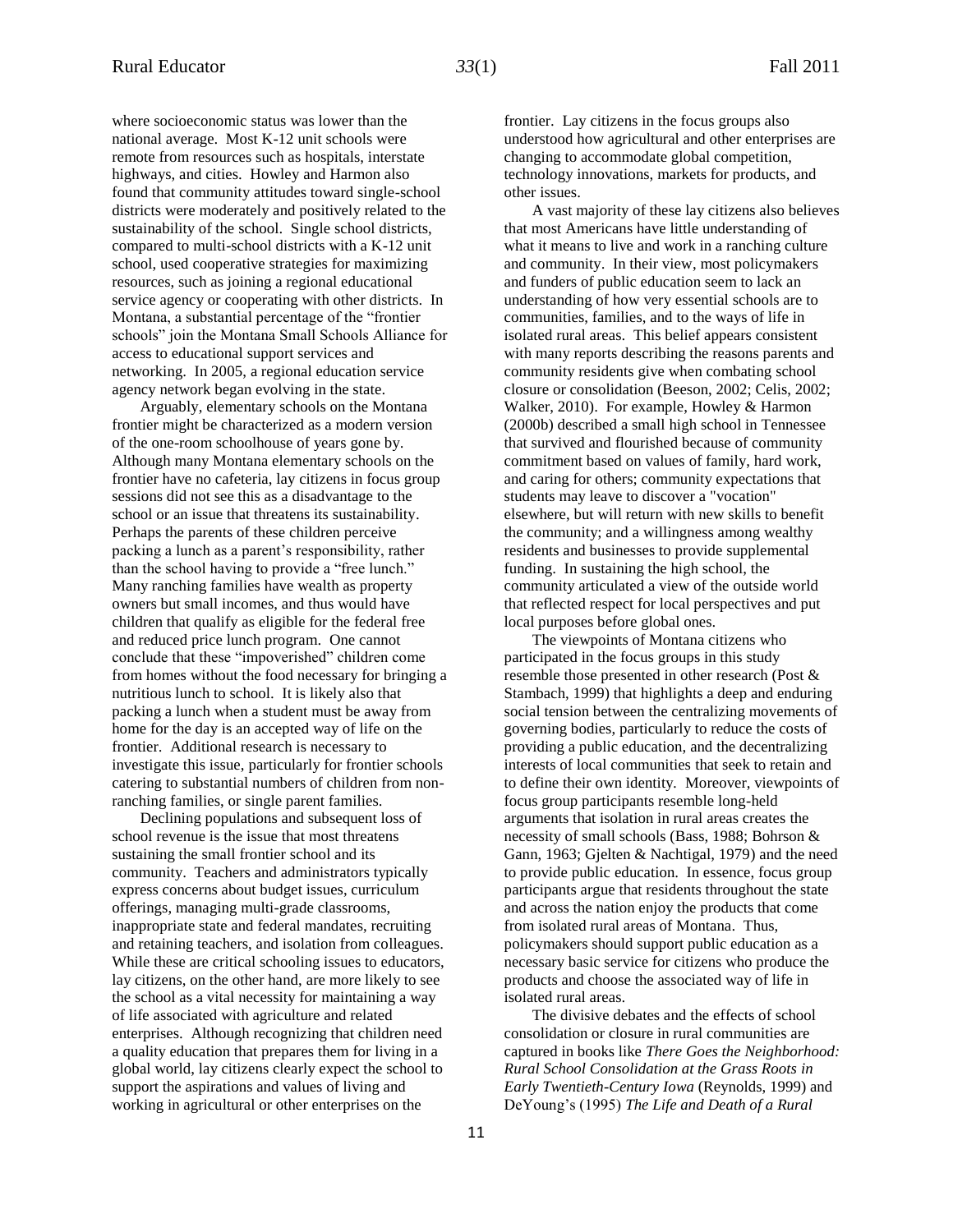*American High School: Farewell Little Kanawha*. Such struggles hover on the horizon for frontier schools in Montana and perhaps elsewhere, unless local, state and national leaders unite in a vision to sustain public schools that serve a predominately agricultural and isolated lifestyle that is virtually unknown, and perhaps undesired, as a way of living and working by most Americans today.

Results of this study bring to light issues of the one-room school and its historical struggle to exist as a center venue for community life in rural America (Zimmerman, 2009). As Zimmerman writes in *Small Wonder: The Little Red Schoolhouse in History and Memory*, the one-room school was "neither as rundown as critics claimed nor as bucolic as defenders imagined" (Cited in Kauffman, 2009). For many parents and citizens, the struggle to keep the one-room school was about defending principles of local autonomy and human-scale democracy.

Lay citizens who participated in the focus groups in this study believe they must begin networking with leaders inside and outside of their communities to collect and share factual information on the benefits of a frontier school to its community. In their view, working and living on the frontier is not for most people, but state and federal policy decisions should support public education that seeks to serve families and communities in isolated rural areas.

#### **Conclusion**

Both educators and lay citizens in this study provide numerous examples of how the small schools, immersed in a culture seldom experienced by most Americans, benefit them and students. The challenges of declining student populations, funding limitations, and other issues are accelerating, with negative consequences on schools and communities. Sustaining a public school in this unique place of the American landscape will require collaboration and change by those who live inside and outside frontier areas like Montana. Thanks to funding provided by the Oro Y Plata Foundation, this research will help guide work of the Montana Small Schools Alliance in supporting the frontier schools of Montana, as well as inform leaders in other rural communities that embrace public education as a cornerstone of their future prosperity.

#### **Suggestions for Future Research**

From this study, the researchers learned that educators and lay citizens on the Montana frontier are well aware of the modern demands on them to provide a quality public education for all students. Schools obviously play a critical role in the future

prosperity of individual students as well as their communities. Schools are expected to support the culture and way of life associated with living on the frontier, while also educating students for a productive future regardless of where they choose to live.

Educating students in frontier areas seems to demand understanding a context that honors practicality for making a living and reinforces the unique value of culture in student and community development. Educators and other residents live on the frontier because they identify with and want to contribute to this unique way of life, but increasingly they face challenges that attract little attention from those who could help provide meaningful solutions.

We offer a list of 12 research questions that may help address some critical issues associated with offering public education in rural communities of states with "frontier" areas. Frontier schools are an important segment of public education that deserve the urgent attention of policymakers, researchers, technical assistance providers, and private foundations.

1. What *collaborative approaches* among communities, educators, governmental agencies, and entities in the private sector offer the most promise for addressing population loss in frontier areas? 2. What *joint policy and funding strategies* should be targeted between the US Department of Education and the US Department of Agriculture to support educating students in frontier areas?

3. What current and evolving *learning technologies* have applications for increasing curriculum offerings, student learning, and teacher development in frontier areas?

4. What are the most *critical professional development needs of teachers* who work in frontier schools for addressing meaningful problems of practice, particularly teachers who serve dual instructional and administrative roles?

5. What strategies offer the most promise in addressing *teacher recruitment and retention issues* of schools districts in frontier areas?

6. How could community leaders, lay citizens, and educators collect and disseminate accurate information to effectively *reveal the essential role of schools to community viability and prosperity* in frontier areas?

7. What *state and federal education policy and funding practices* are necessary to support educating students in frontier areas that complement local control of "public" schools, including virtual schools and public charter schools?

8. How does *academic performance of students in frontier schools* compare to that of students in other rural, urban and suburban schools?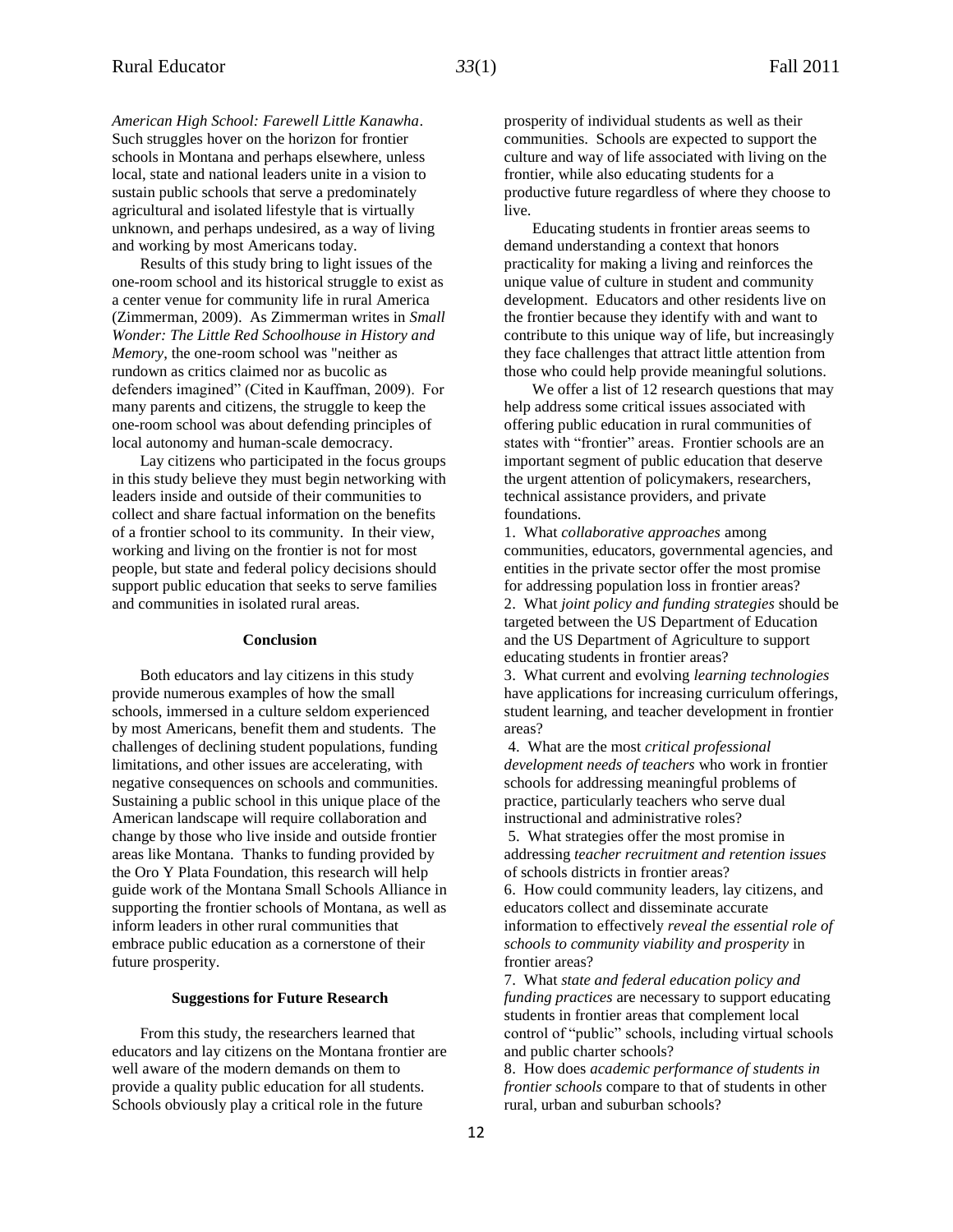9. If this study was replicated in other western states would *the challenges and sustainability practices of those frontier schools be similar or different* from the Montana study?

10. What are the *educational and career aspirations* of high school seniors in frontier areas?

#### **References**

- Allen, D. M., & Sloan, J. E. (2005).*Adequacy-based funding for small, isolated schools: An approach for Maine*. Paper presented at the Annual Meeting of the New England Educational Research Organization, Northampton, Massachusetts, April 2005. (ERIC Document Reproduction Service No. ED509454)
- Alliance for Excellent Education. (2010). *Current challenges and opportunities in preparing rural high school students for success in college and careers: What federal policymakers need to know*. Washington, DC: Author. Retrieved from http://www.all4ed.org/files/RuralHSReportChall engesOpps.pdf
- Bass, G. R. (1988). Financing for small schools: A study. *Rural Educator, 9*(2), 9-14.
- Beaulieu, L., & Gibbs, R. (2005). *The role of education: Promoting the economic and social vitality of rural America.* Mississippi State, MS: Southern Rural Development Center.
- Beeson, E. (Ed.). (2002). Rural policy matters: A newsletter of rural school & community action. *Rural Policy Matters, 4*(4), 1-12.
- Bohrson, R. G., & Gann, E. L. (1963). *[Programs for](http://www.eric.ed.gov/ERICWebPortal/search/recordDetails.jsp?searchtype=advanced&pageSize=10&ERICExtSearch_Operator_2=and&ERICExtSearch_SearchValue_0=%22rural+schools%22&ERICExtSearch_Operator_1=and&ERICExtSearch_SearchType_2=kw&eric_displayStartCount=11&ERICExtSearch_SearchType_1=kw&ERICExtSearch_SearchValue_1=necessarily+small&ERICExtSearch_SearchType_0=kw&ERICExtSearch_PubDate_From=0&ERICExtSearch_PubDate_To=2011&ERICExtSearch_SearchCount=2&_pageLabel=RecordDetails&objectId=0900019b800037df&accno=ED012644&_nfls=false%20%20%20%20)  [those rural schools which are necessarily](http://www.eric.ed.gov/ERICWebPortal/search/recordDetails.jsp?searchtype=advanced&pageSize=10&ERICExtSearch_Operator_2=and&ERICExtSearch_SearchValue_0=%22rural+schools%22&ERICExtSearch_Operator_1=and&ERICExtSearch_SearchType_2=kw&eric_displayStartCount=11&ERICExtSearch_SearchType_1=kw&ERICExtSearch_SearchValue_1=necessarily+small&ERICExtSearch_SearchType_0=kw&ERICExtSearch_PubDate_From=0&ERICExtSearch_PubDate_To=2011&ERICExtSearch_SearchCount=2&_pageLabel=RecordDetails&objectId=0900019b800037df&accno=ED012644&_nfls=false%20%20%20%20)  [existent.](http://www.eric.ed.gov/ERICWebPortal/search/recordDetails.jsp?searchtype=advanced&pageSize=10&ERICExtSearch_Operator_2=and&ERICExtSearch_SearchValue_0=%22rural+schools%22&ERICExtSearch_Operator_1=and&ERICExtSearch_SearchType_2=kw&eric_displayStartCount=11&ERICExtSearch_SearchType_1=kw&ERICExtSearch_SearchValue_1=necessarily+small&ERICExtSearch_SearchType_0=kw&ERICExtSearch_PubDate_From=0&ERICExtSearch_PubDate_To=2011&ERICExtSearch_SearchCount=2&_pageLabel=RecordDetails&objectId=0900019b800037df&accno=ED012644&_nfls=false%20%20%20%20)* Washington, DC: United States Department of Health, Education & Welfare, Office of Education, National Committee for Children and Youth. (ERIC Document Reproduction Service No. ED012644)
- Broton, K., Mueller, D., Schultz, J. L., & Gaona, M. (April, 2009). *Strategies for rural Minnesota school districts: A literature review*. St. Paul, MN: Wilder Research.
- Brown, D.L., & Swanson, L.E. (2003). *Challenges for rural America in the twenty-first century*. University Park, PA: The Pennsylvania State University Press.
- Celis, W. (2002).*Battle rock: The struggle over a one-room school in America's vanishing west*. New York: Public Affairs. (ERIC Documents Reproduction Service No. ED 470471)
- Chance, E., & Cummins, C. (1998, Winter). School/community survival: Successful strategies used in rural school district consolidations. *Rural Educator*, *20*(2), 1-7.

11. What *knowledge, skills, dispositions and life experiences* best describe an effective teacher in frontier schools?

12. How can *teacher education programs* best prepare teachers for success in frontier schools?

- DeYoung, A. J. (1987). The status of American rural educational research: An integrated review and commentary. *Review of Educational Research, 57*(2), 123-48.
- DeYoung, A. J. (Ed.). (1991). *Rural education issues and practice*. New York: Garland.
- DeYoung, A. J. (1995). *The life and death of a rural American high school: Farewell little Kanawha*. New York: Garland.
- Fuller, W. (1982). *The old country school: The story of rural education in the Middle West.*Chicago: University of Chicago Press.
- Gaither, M. (2003). *American educational history revisited.* New York: Teachers College Press.
- Gjelten, T. (1982). Staples, Minnesota: Improving the schools to save the town. In P. Nachtigal (Ed.), *Rural education: In search of a better way* (pp. 247-265). Boulder, CO: Westview Press.
- Gjelten, T., & Nachtigal, P. (1979). *Improving rural education: Past efforts, some ideas for the future*. Denver, CO: Educational Commission of the States; Washington, DC: Department of Health, Education, and Welfare, Office of Education, Bureau of Elementary and Secondary Education; Washington, DC: Department of Agriculture; Washington, DC: National Institute of Education, Office of the Assistant Secretary of Education. (ERIC Document Reproduction Services No. ED 172979)
- Harmon, H.L. (2003). Rural education. In J. W. Guthrie (Ed.), *Encyclopedia of education* (2nd ed., pp. 2083-2090). NY: Macmillan Reference.
- Harmon, H. L., & Schafft, K. A. ( 2009). Rural school leadership for collaborative community development. *The Rural Educator, 30*(3), 4-9.
- Howley, C. B., & Harmon, H. L. (2000a). K-12 unit schooling in rural America: A first description. *The Rural Educator*, *22*(1), 10-18
- Howley, C. B., & Harmon, H. L. (2000b).Community as tacit curriculum: A case study of Oneida high school, Oneida, Tennessee. In C.B. Howley & H. L. Harmon (Eds.), *Small high school that flourish: Rural context, case studies, and resources* (pp. 61-88). Charleston, WV: AEL,.
- Howley, C., Johnson, J., & Petrie, J. (2011). *Consolidation of schools and districts: What the research says and what it means*. Boulder, CO: National Education Policy Center.